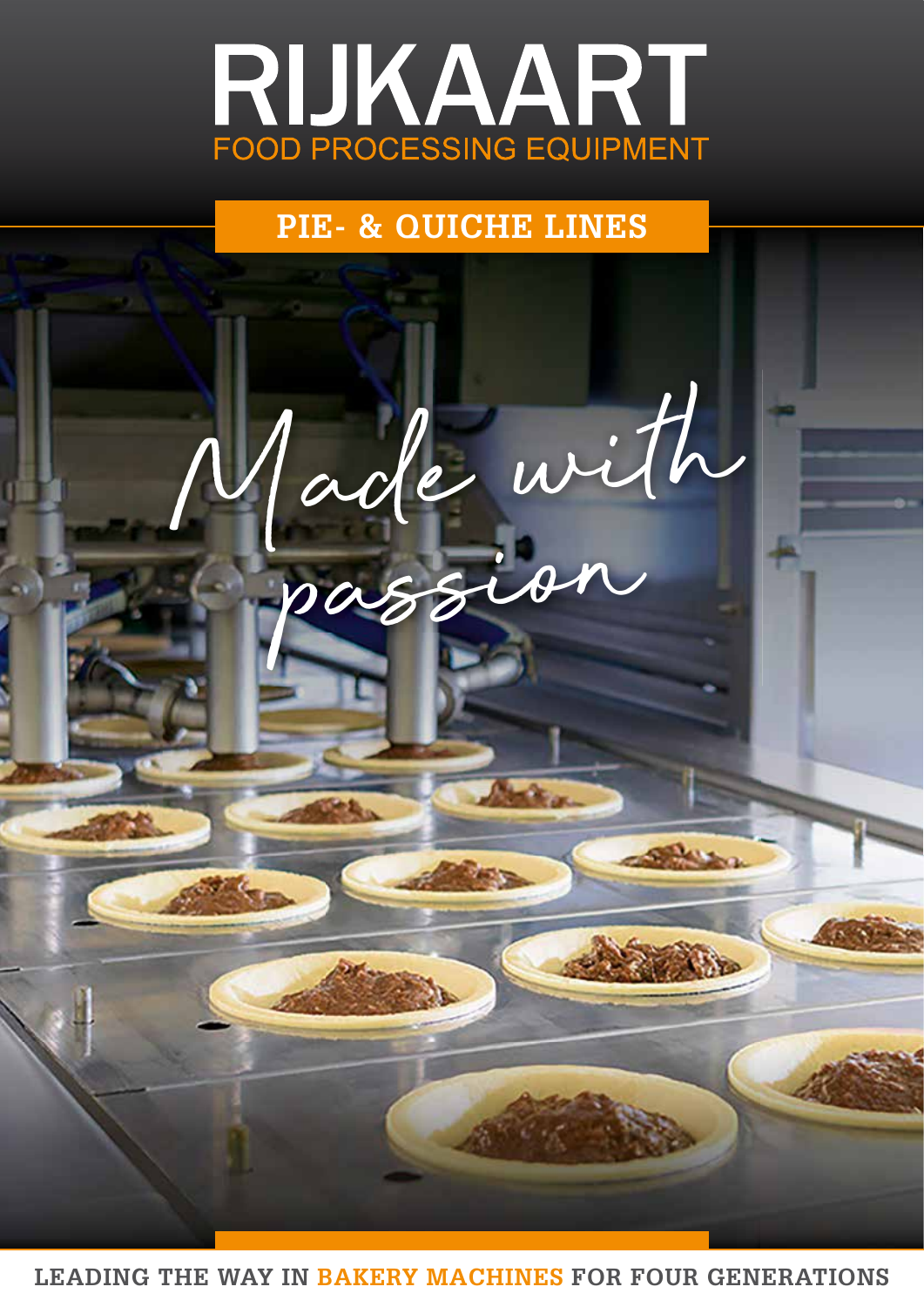**Utilizing the latest Servo Technology, Rijkaart pie lines produce the highest quality pies. All Rijkaart lines are tailored to meet customer specifications. Our chain design allows easy and quick changeovers. With our unique dough billet depositor, we can realize an amazing accuracy. We also produce sheeted pie lines for fruit pies.**





## **FEATURES & BENEFITS**

**Quick and continuous return on investment • Ultimate reliability and productivity • Quick and intuitive product change-over • Fast and efficient hygiene cycles • Versatile system for production of ALL shapes and sizes • Simple to operate with menu driven control system • Able to connect** 

**to your network**

## **CAPACITIES**

- 
- 

**• 5,200 pieces/hour (250 mm diameter product) • 20,000 pieces/hour (80 mm diameter product)**











**our bilet depositor has an accuracy of +/- 1 gram**



**scrapless bottom dough system**



**servo depositing is 30% more accurate than pneumatic systems**